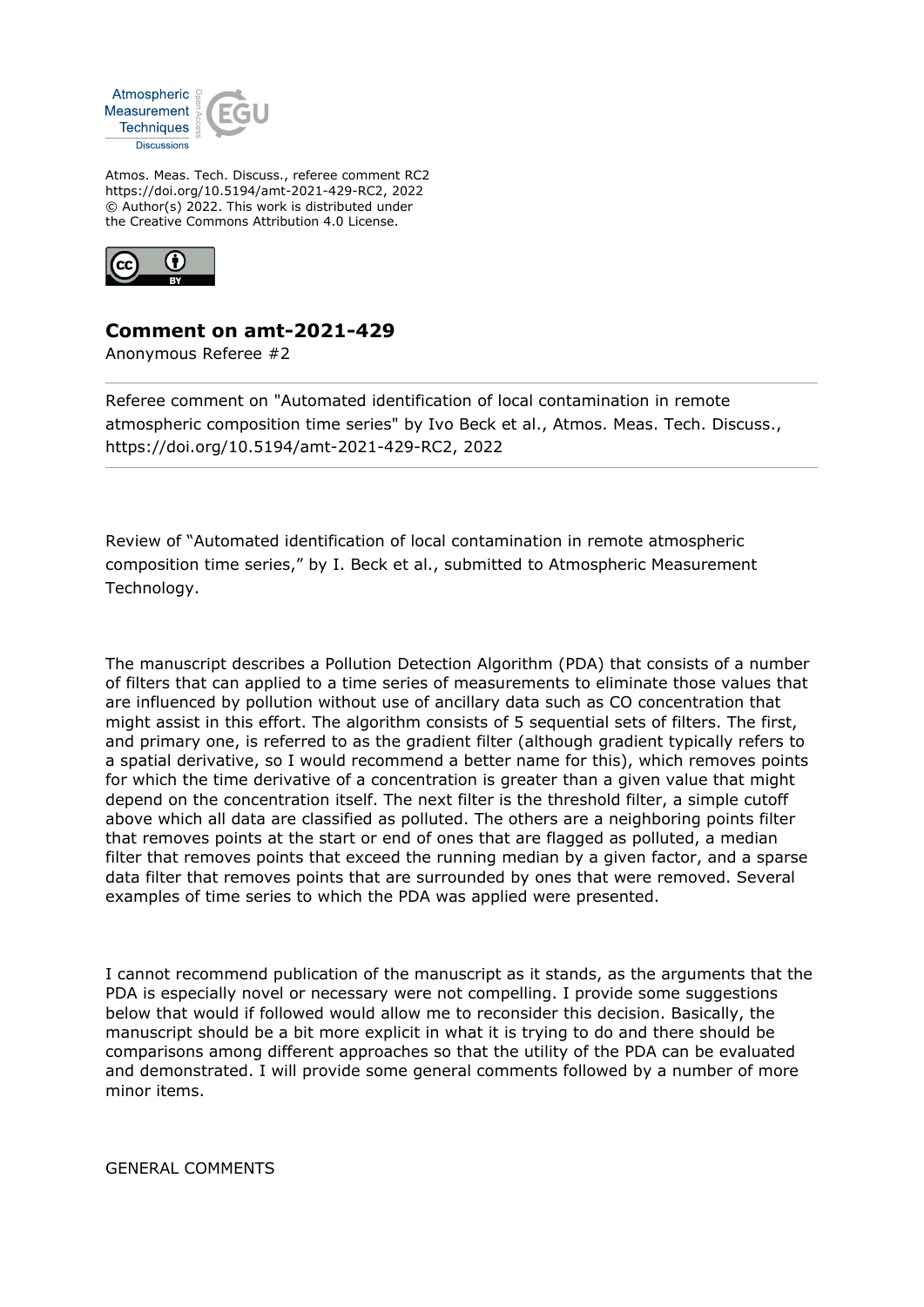The authors assume throughout that in remote regions there is a background signal that is slowly varying and that any pollution will manifest itself by the presence of spikes. They refer to this "background" as a "baseline," this terminology is a poor choice, and they should not switch between the two (and should not use "baseline" at all). Although they start by discussion pollution in remote environments, this reviewer was left with the impression that the approach was designed to be used more universally; for instance, on line 101 they state "a common filtering method, which relies on a minimal number of input variables, is desirable to achieve reproducible pollution detection across a variety of datasets," and on line 106 they state "the method can be applied to a large number of measurement sites." If this approach is restricted to remote environments where local contamination occurs only in the form of spikes and higher frequency signals, then what is presented is essentially a spike-removal, or smoothing routine. My immediate thought was why not do an FFT, remove the high-frequency components, and revert the data to a smoothed time series.

The PDA does seem to work in that it removes a large number of data points that visual inspection would also remove, and the examples presented demonstrated that for a shipboard deployment the PDA was better than selecting only by wind direction. However, the manuscript did not make a compelling case that the PDA is necessary or that it is superior to visual inspection, a simple threshold approach (the second of their five sets of filters), or a median-type approach (the third of their five sets of filters). The argument was made that the PDA would be easier to apply and less subjective than a visual approach, but the number of adjustable parameters (I counted 8) that require specification and selection among various options argue against the method being a totally objective one, and it is still necessary to examine the results to ensure they look reasonable. This is noted on line 219, where it is stated: "Every pollution filtering method contains a certain level of subjectivity since the final decision about polluted vs nonpolluted must be made by the user."

The gradient approach did not work in some of the examples presented, and in those a simple threshold filter seems as though it would work quite well (especially for the CO2 time series). The threshold filter was their second option, but that is not sufficiently innovative by itself to justify publication. Likewise, the manuscript did not demonstrate that an approach similar to what they termed the "median filter" such as a simple filtering method that removed points greater than, say, 2-sigma about a moving average would not have performed as well and given the same results as their PDA, and in the examples presented, it seemed as if it would.

I would have preferred to see comparisons made among 1) the gradient filter, 2) visual inspection, 3) a simple threshold, and 4) a median, or 2-sigma moving average for one or more given data sets (better yet, selected time series where the comparisons can be meaningfully evaluated), and a discussion of which is better and why. The comparisons that were presented did not allow evaluation of the utility of the gradient method, which is their first filter. Why not a median filter first, for instance? It seems as though it would do just as well.

The authors should be explicit in what they mean by pollution and local sources, as there is not a clear demarcation between these, and the definitions used were often operational;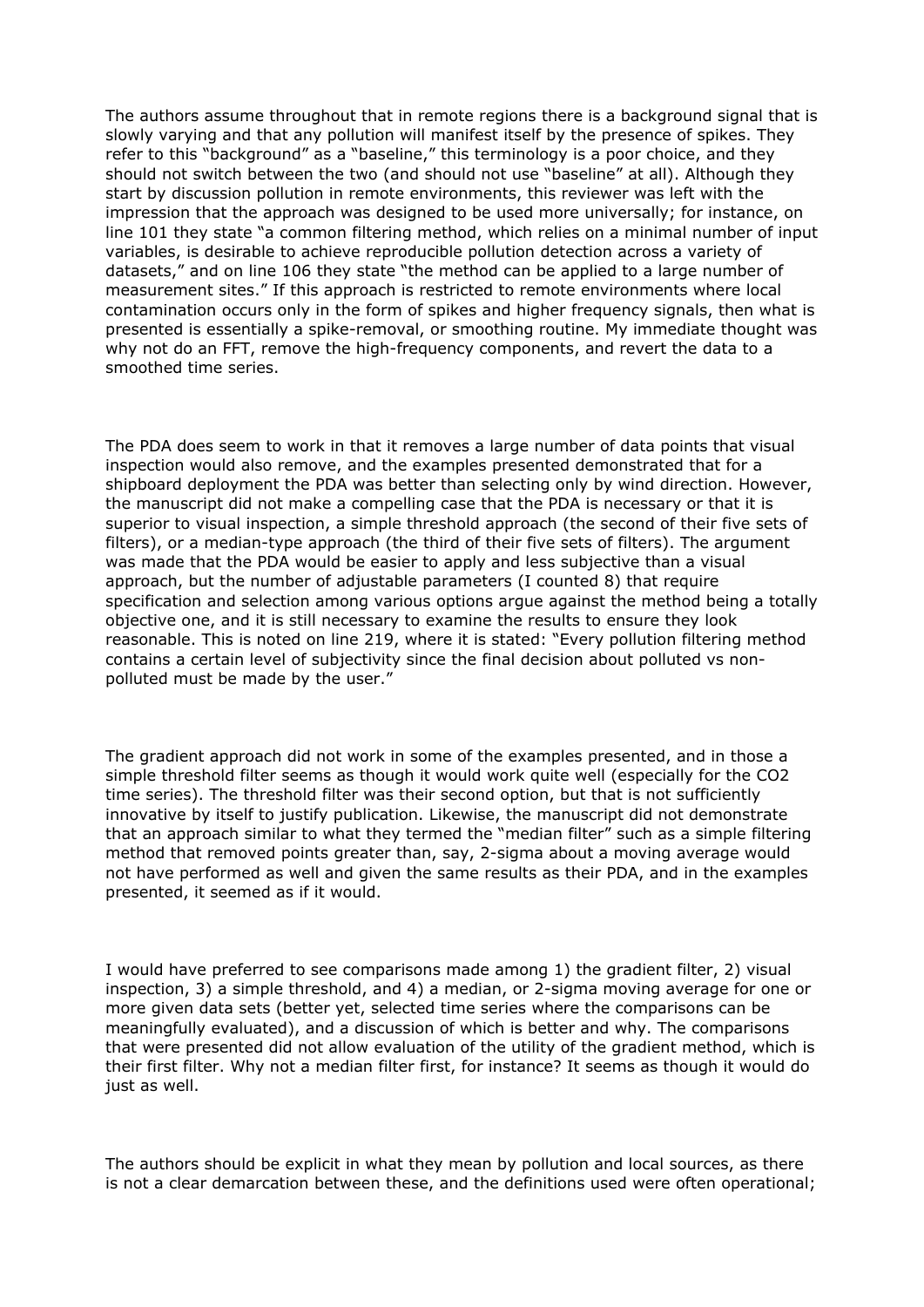for instance, pollution being manifested by large spikes. On line 252 it is stated "Generally, concentration data from remote regions, characterized by the absence of dominant local (anthropogenic) sources, vary only slowly with time." Similarly, on line 255 they state "The PDA builds on this abrupt variation in concentration and detects polluted data based on the rate and magnitude of change in the concentration signal over a given time period," which is the crux of their method. However, I can imagine a situation where their ship moved into a day-old exhaust plume of another (or the same) ship that was well mixed and thus resulted in smooth concentrations without spikes. This would be a polluted situation, but is it local? If the data were not removed by a gradient filter, then the remaining points would not accurately represent the "background." The authors discuss this obliquely on line 85, where they mention recirculation of emitted pollution, and on line 249, where it is stated "Pollution influence can also occasionally be so small that it would not surpass the threshold," but a clearer expression of what their PDA can do should be stated.

More fundamentally, the method was not really validated. This would be very difficult to do, as it would require some a priori knowledge of what is a polluted signal and what is not, but the manuscript seemed to imply that the result from their PDA is the background (i.e., non-polluted) result and using that as the gold standard against which to compare other methods. Better, in this reviewer's opinion, would be a comparison among the four approaches (visual, gradient, threshold, and median), as noted above.

## MINOR COMMENTS

It is not clear that the title is the most appropriate one. It states "local contamination" but refers throughout to "pollution", which might not necessarily be local.

Line 103: By not including ancillary data sets (such as BC concentrations), the method is basically a spike-removal algorithm. The manuscript is attempting to sell the PDA as a onesize-fits-all approach, but in most cases, more information (e.g. inclusion of ancillary data sets) is better than less information.

Line 260: this was said earlier (near line 103)

Line 263: stated earlier on line 105

Line 235: The text abruptly switches between discussions of the contamination sources of the data sets evaluated to a description of the algorithm and its availability to users.

Line 265: This is where Section 2.4 should start, not after a discussion of data sets.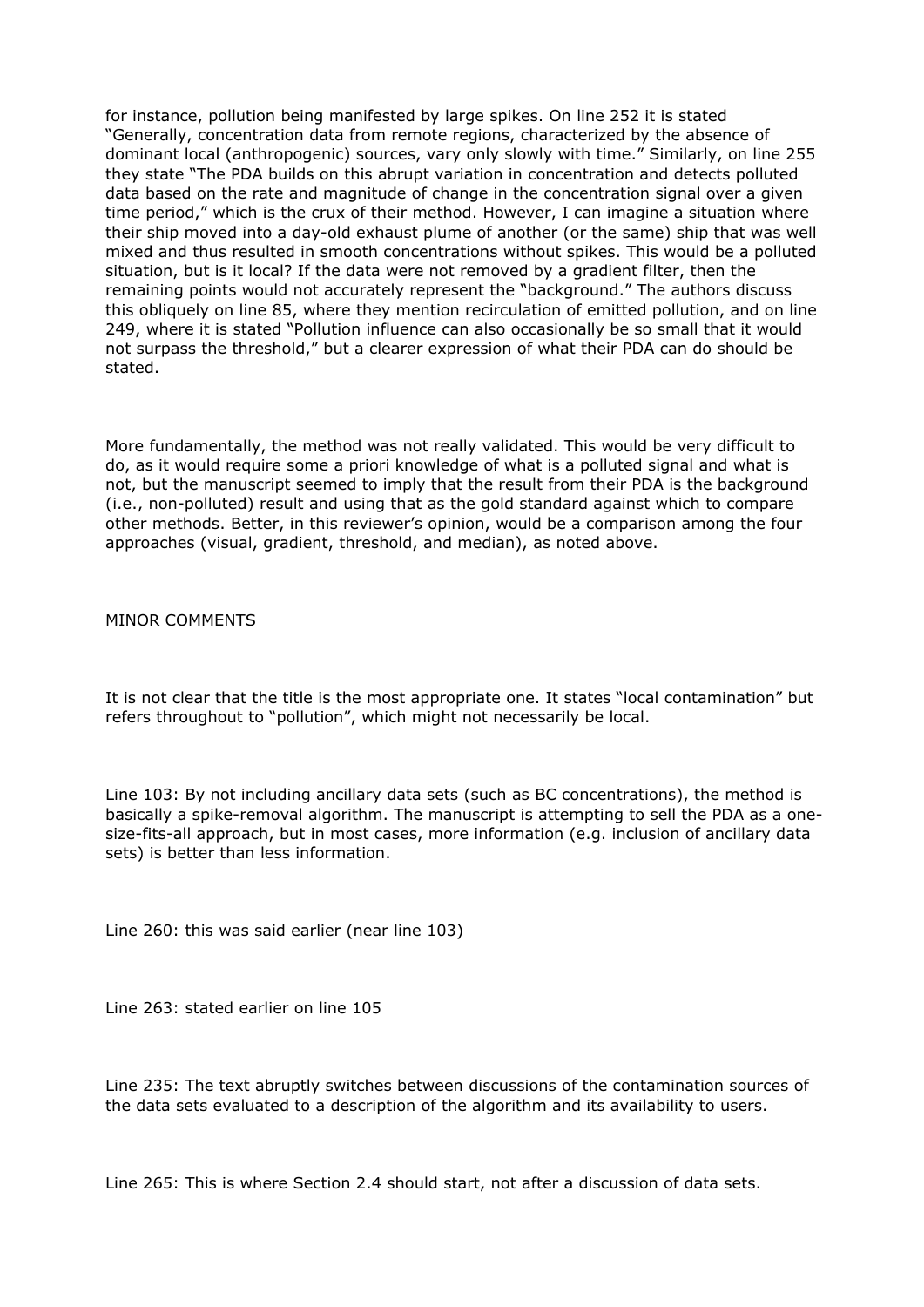Line 269: There is no section 2.3.4; this should be 2.4.4.

Line 298: Averaging 10-s data over one minute yields an average of 6 values.

Line 301: As data are taken at 10 sec, averaging over a minute reduces the time by a factor of 6, but is this really a concern for computational speed?

Line 309: Values for the power law fits are empirically selected.

Line 310: Is this explaining how to find coefficients of a power law fit from two points? I assume most readers know how to do this, so I would recommend leaving it out.

Line 316: It was noted a few lines earlier that the fit was empirical.

Line 316: Presumably the authors mean "validated" rather than verified (there is no sense in verifying that the fit is empirical), but to do so by looking at the time series implies that polluted data can be removed by eye.

Line 322: How is it determined that the fit works well?

Basically, the power law method has a gradient threshold that depends on the concentration.

Line 338: NPF events can exceed this threshold. If the authors mean that during the deployment no NPF events exceeded this threshold, then evidence should be provided for this assertion.

Line 349: This should be stated above when the PDA is described, not after an example. However, this sentence is not clear, as there are separate threshold and gradient filters.

Line 358: The statement (on line 361) that application of this filter discards points is true, but realistically how many points (of 10-s duration) will be lost by doing this?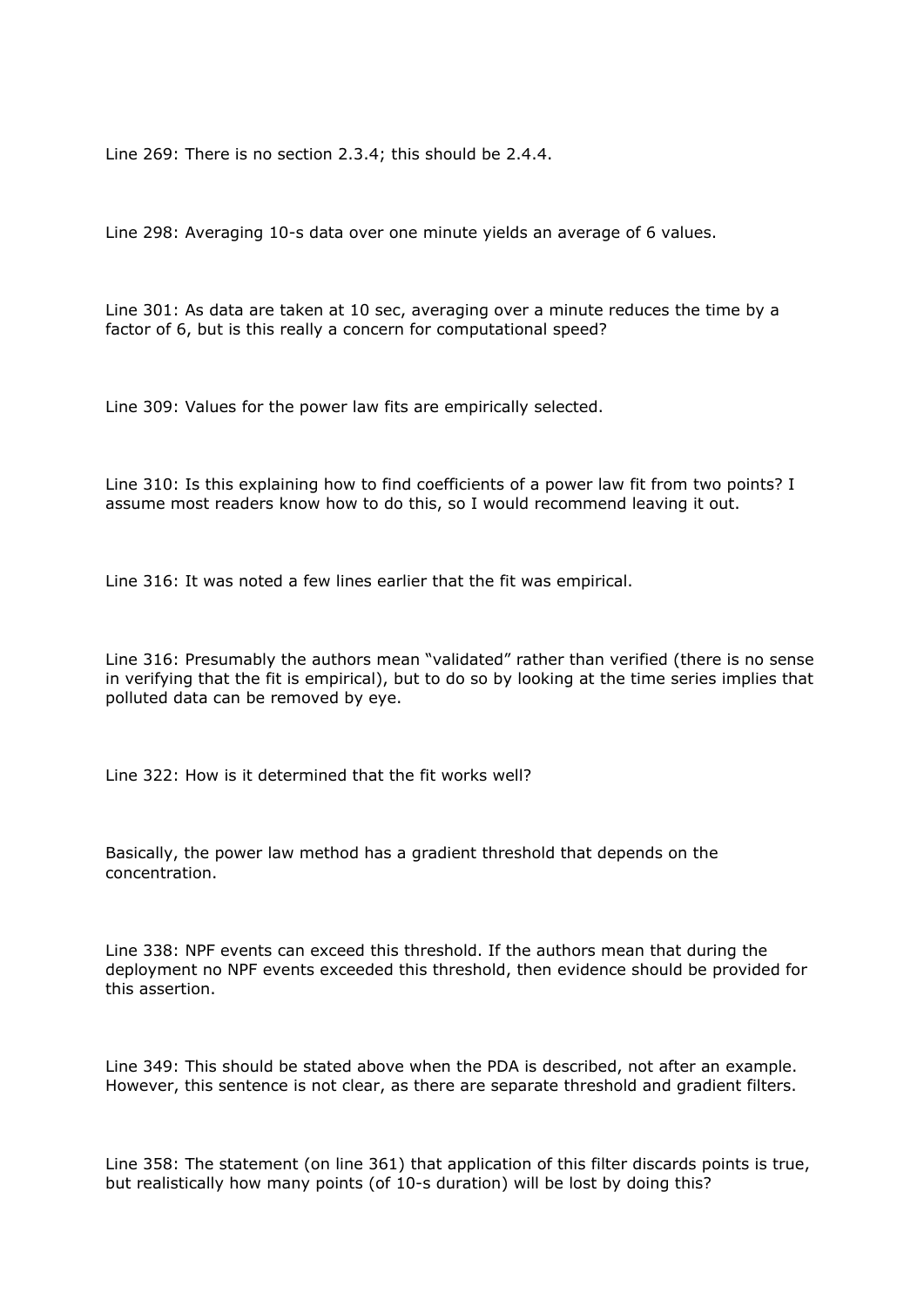Line 367: This implies that pollution can occur in individual 10-s intervals. How are individual spikes in 10-s data points determined to be pollution and not issues such as someone bumping the instrument or an electronic glitch, which sometimes occur?

Line 375: Presumably the authors mean the "number of polluted data points"; the "sum" is ambiguous and potentially confusing.

Line 391: This shows that the PDA algorithm works, but for this example it would seem that a threshold or median filter would work equally well.

Line 397: The color scheme in Figure 4d makes it difficult to determine which region is which. Also, this figure should be for only the time period of Figs. 4a, 4b, and 4c. It appears that Figure A6, for a different day, has the same panel d as Figure 4. Figure A6 is another example where the algorithm doesn't do much better than merely filtering by eye – it is too easy of an example to illustrate the utility of the PDA.

Line 403: This statement seems odd, as further filtering would not have removed any other points, so the claim that this "allows retaining more data" does not seem justified, and seems to contradict the previous statement.

Line 406: This statement doesn't justify use of the PDA, as simply filtering by wind would retain roughly the same number of points. A real comparison would be to show which points the PDA removes that the wind filter doesn't, or vice-versa. All that is being demonstrated here is that if the gradient filter is used first, the other filters have little additional effect.

Line 410: Figure A7 should be presented as a time series so the reader doesn't have to scan up to down sequentially. The values tell nothing about the PDA, only about the data during this cruise.

Line 435: In Figure 5a it appears that 6 points, corresponding to roughly one minute of data out of the entire day, was removed, and these would have easily been removed by a median filter. Similarly for 5c, and in 5b a median filter would detect the onset. A smoothing algorithm would have removed the spikes.

Line 452: This is not an especially compelling result, as the decrease does not appear extremely abrupt.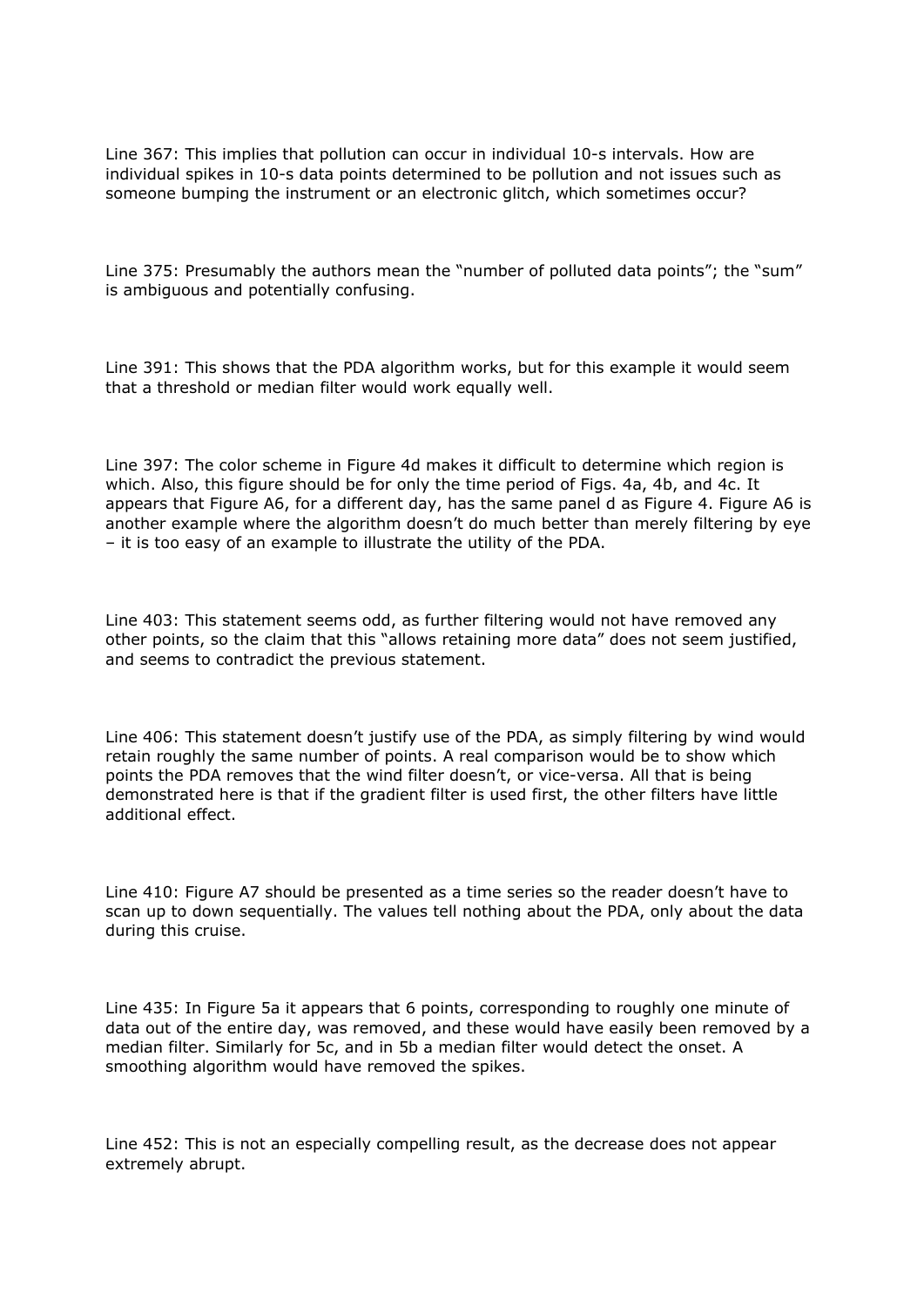Line 457: The authors should verify that the spikes ARE caused by pollution, not that they are ASSUMED to be.

Line 457: Again, this is not particularly compelling, as the NO shows only a minor increase at 12h on July 27, whereas the number concentration shows a very large increase, but the CO shows none. This would seem to require more explanation of possible sources that would increase NO and number concentration but not CO.

Line 484: The statements that this "validates the functionality of the PDA" and that it "shows the ability of the PDA to detect pollution in datasets with different time resolutions" seems a bit overblown. Additionally, the time period between 02/19 00h and 02/21 00h shows a very large increase (nearly an order of magnitude) in particle number concentration, yet the argument is that this is background because it is not filtered out by the PDA. The average size is also quite large (as shown by the yellow shaded region). Some discussion of the source or composition of this aerosol seems to be required to demonstrate (or at least argue) that it is not a well-mixed aged polluted plume.

Line 496: The fraction of data marked as polluted by the PDA should be given for comparison.

Line 496: It seems as though a median filter would remove the points shown in panel a of Fig. 8.

Line 500: The statement that "the PDA detects all polluted data" requires justification. That is the hypothesis that the manuscript is trying to justify.

Line 504: comma should be removed

Line 514: The choice of terminology "case-sensitive" is odd and should be replaced by something more descriptive.

Line 522: Displaying figure 9 on a logarithmic scale makes it difficult to visualize the magnitudes. A more illustrative method would be to show a section of a time series that compares the PDA results with those from the visual approach.

Line 528: Basically, the arguments are that the PDA is easier to apply and that it is more objective, but it is not clear that these arguments are valid. Yes, it would be a lot of effort to apply the visual method to a year's worth of data, but it would be done once and could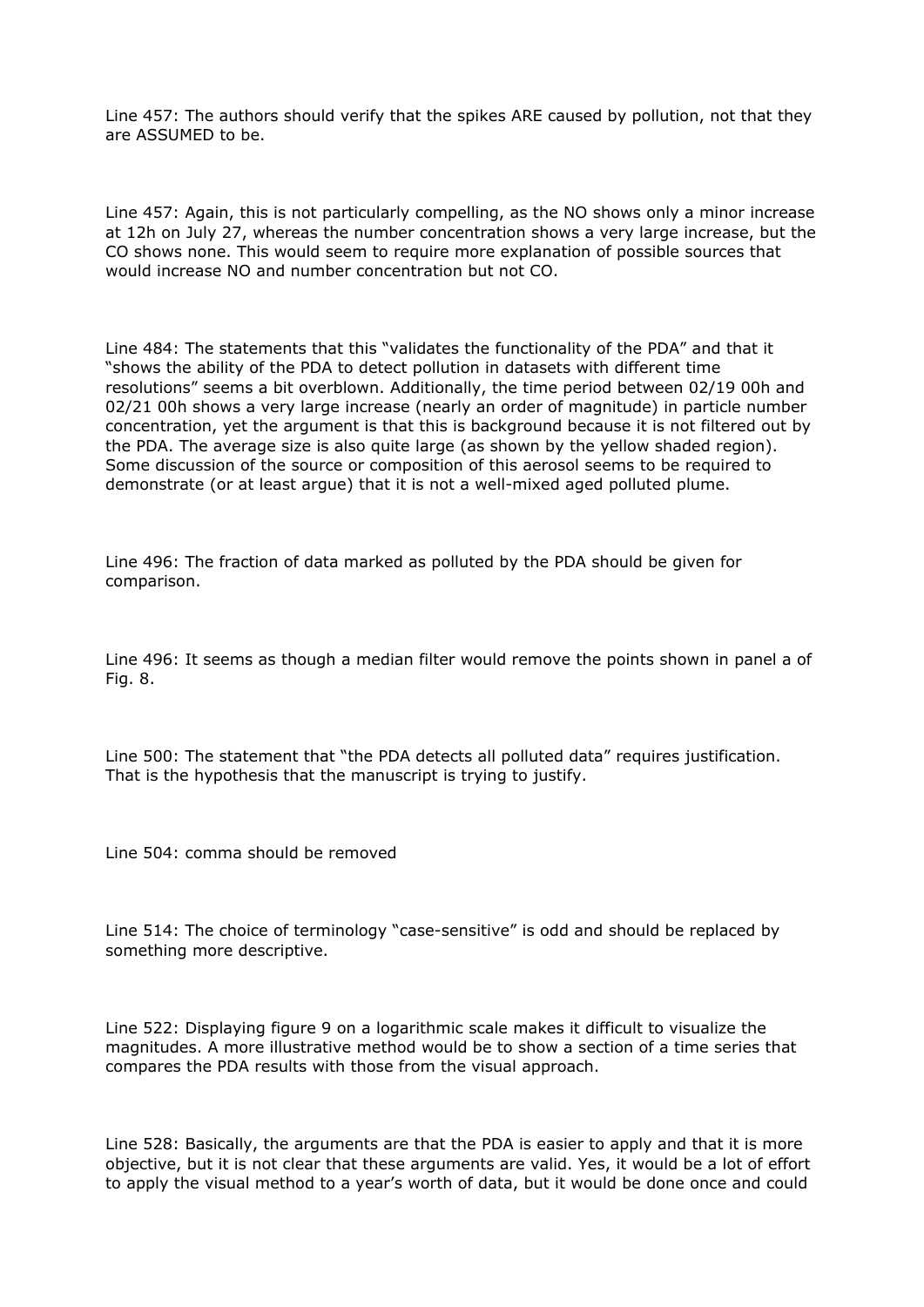be applied to all relevant data sets. The subjectivity argument needs to be justified by comparing different thresholds and values in Table 1, which are subjective by nature.

Line 530: The color scheme and small size are such that it is difficult to evaluate the comparison. It would be better to show a small fraction of the time series, such as 03/02 to 03/04 where the two methods might differ.

Line 555: Separation on the basis of the gradient might not be possible, but the two branches are clearly quite separable by a threshold. Although this strong threshold doesn't agree exactly with the results by the PDA, the authors should list the number of cases that they agree and that they don't so a valid comparison can be made. The statement that this threshold "failed to produce a reliable pollution mask" is not justified; I would argue that if it got 95 % of the cases and missed 5 %, it would be rather reliable. The authors are taking their PDA as the gold standard, but this assertion has not been justified.

Line 558: The fact that the authors need to hypothesize about the failure of the gradient method seems to undercut their earlier assertions that the PDA can be applied to any time series.

Line 562: Again, if another approach is required to produce a pollution tag for AMS data, then this demonstrates restrictions on the general applicability of the PDA.

Line 572: This is another instance in which the gradient filter does not work well. A simple threshold of  $\sim$ 420 ppm would seem to work quite well, as for physical reasons there would be few situations where higher values of CO2 mixing ratio would not be from pollution.

Line 573: The reader at this point does not remember what "step 1B" is, so please state it explicitly. If it is merely the threshold value, then this is a threshold filter.

Line 580: The discussions of the  $m/z = 57$  and the CO2 time series demonstrate that the gradient method did not work, and that a simple threshold method did.

Line 590: This is yet another instance in which it seems that a median filter would remove the same points. Additionally, there is a time near 07-18-16 h when values in blue are much below the others, and any visual inspection would remove these as anomalous, but they weren't removed by the PDA.

Line 590: The term "baseline" is not an appropriate one here. Presumably the authors